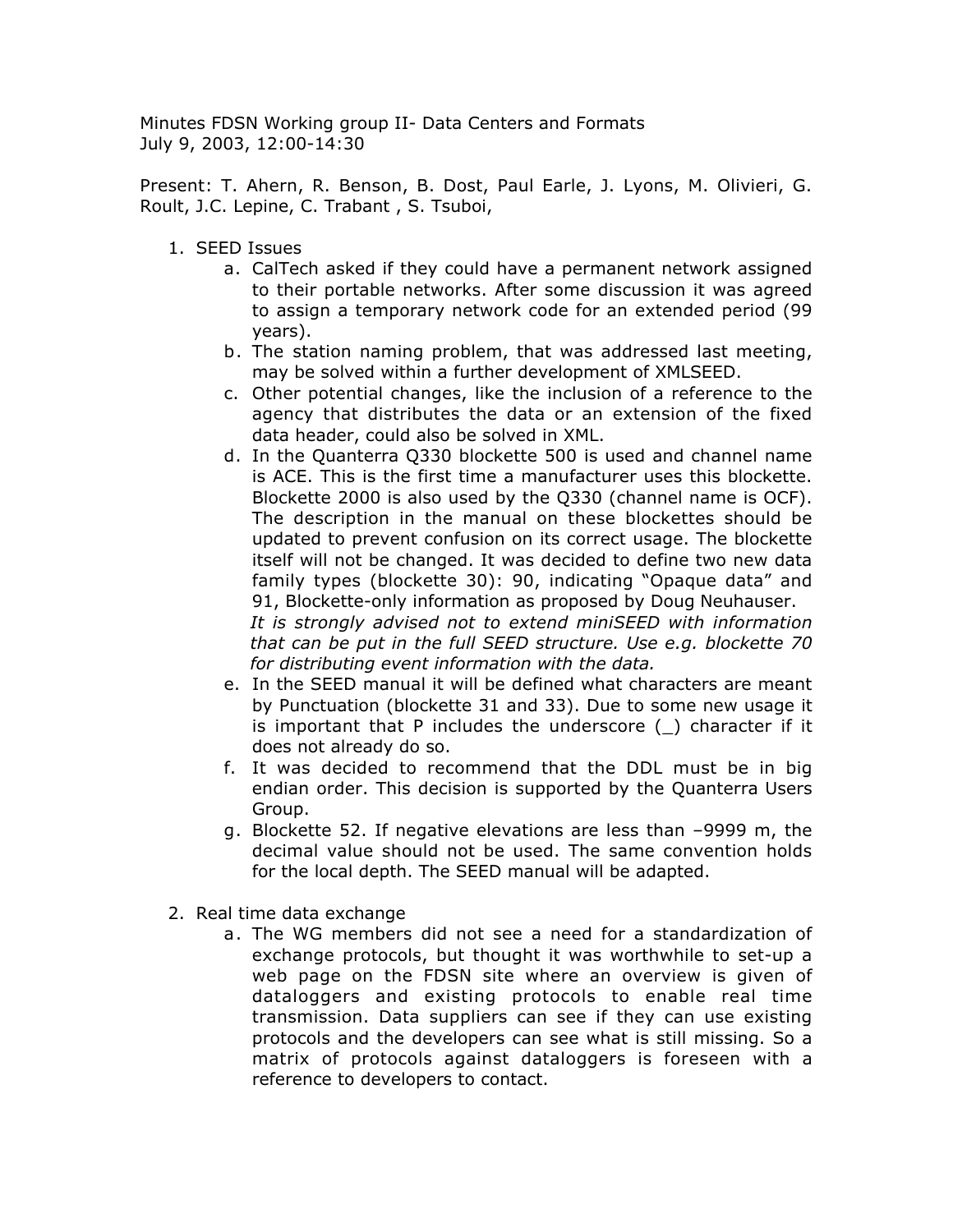- b. A minimum functionality for exchange protocols was discussed. Two main issues are: a. latency and b. buffering. It was strongly recommended to go for a minimum latency combined with a sufficiently large buffering to allow for a minimum of loss of data.
- 3. NetDC/AutoDRM/Wilber
	- a. NetDC will not change much, but at IRIS a Web portal will be developed for NetDC to ease data requests. From GEOSCOPE full SEED volumes are delivered, the IRIS BUD system delivers miniSEED. In both cases dataless SEED files can be obtained. NetDC is currently implemented at GEOSCOPE, Berkeley and IRIS DMC. At ORFEUS the connection to the data is not yet done. It is intended to use PDCC-3.0 that can make the connection to NETDC. MedNet has installed NetDC but has not yet released it for use. GEOFON has turned NetDC off. China and Japan are currently not using NetDC although it has been installed there.
	- b. AutoDRM. No further developments.
	- c. Wilber-II. Plotting of data has changed from pre-formed giffs to using a PHP dynamic method.
- 4. XML developments
	- a. A new document was distributed by Seiji Tsuboi at the meeting. The XML scheme presented at last meeting has been further developed and two programs were presented: *seedconv* to convert SEED volumes to XML and *xrdseed* to read an XML-seed volume. FDSN members will use these programs to test them on real data. Issues in the discussion were: the implementation of CM6 compression; the ability to overcome limitation of the current SEED definition. It was foreseen to gradually move over to XML-SEED over a 5 year period, provided the XML implementation survives the testing. Chad Trabant brought up the issue of modification of the Fixed data header and was asked to make a proposal. Further evaluation and discussion will be possible at the ORFEUS workshop on Object oriented programming in Athens in September.
	- b. The QuakeML proposal by Schorlemmer, Maraini and Baer, that was received just prior to the meeting, was briefly discussed. It was proposed to organize a workshop on this issue within a larger group of people that also deals with parametric data.

Working Groups II and III met together. The topics of interest to WG III included the SEED XML issues as well as the issue of standardized quality control. Further to the minutes of the WGII presented above, in WG III we decided that the move to XML-SEED will take a long time to happen, on the order of five years. The focus during the next year should be for all FDSN networks to begin testing the Japanese implementation and identify areas